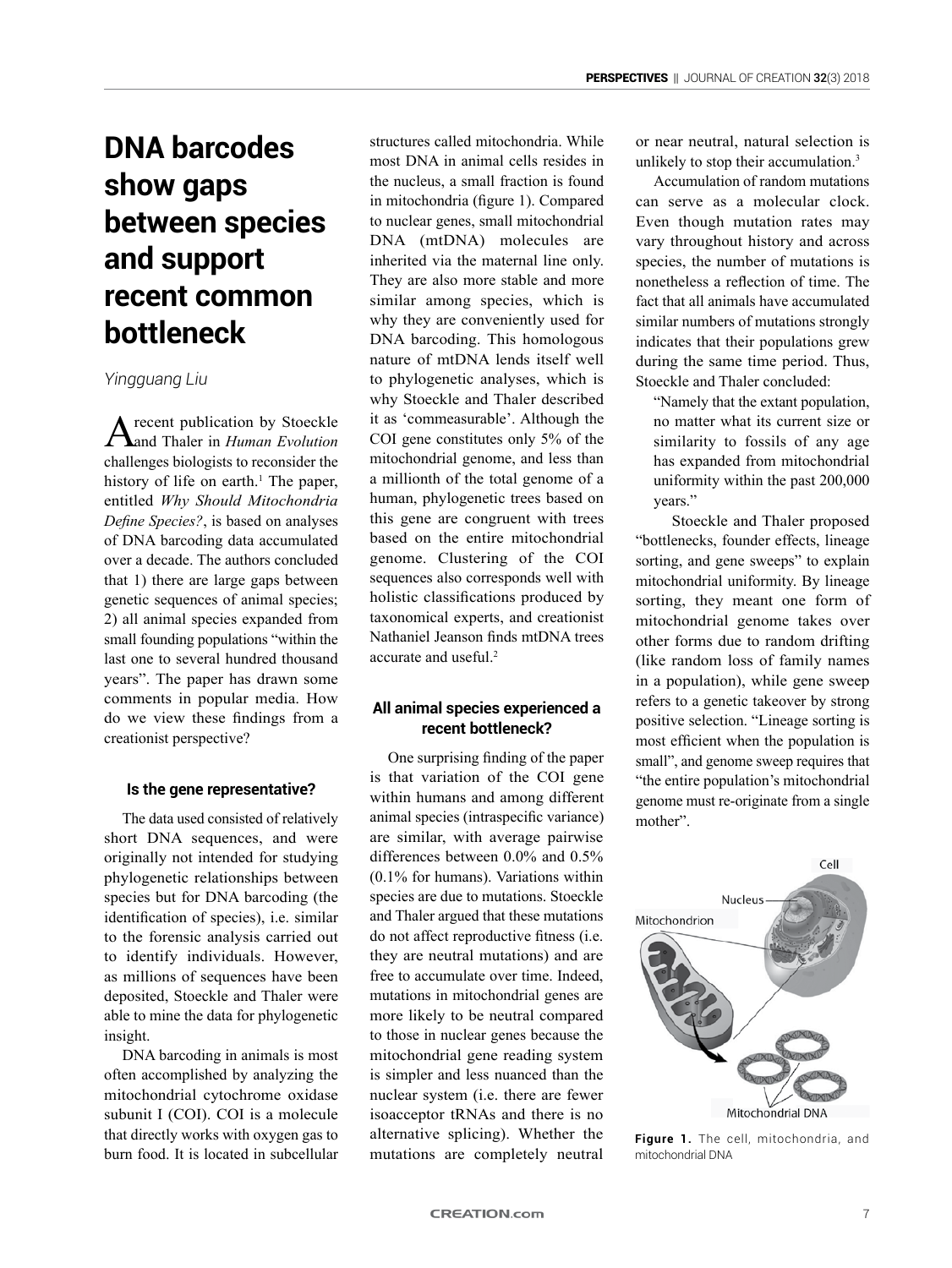Then the authors commented:

"Not certain is whether different processes have led to a similar result throughout the animal kingdom or if a single process operates throughout. Occam's razor, the principle of parsimony, suggests that a single explanation should be considered."

Just a few years ago, the same authors were still arguing against this idea:

"If bottlenecks limit variation, then a universal low ceiling implies recent population crashes for all species. This appears unlikely– almost a Noah's Ark hypothesis– although perhaps long-term climate cycles might cause widespread periodic bottlenecks."<sup>4</sup>

So, they named the elephant in the room! The data neatly fit with a young creation and a global Flood, although it is difficult to distinguish between the founder effect of creation and the bottleneck effect of the Flood, since the two events are not separated by a very long period.

#### **Is the clock accurate?**

It is impossible to determine how fast the mitochondrial clock ticked in the past, or if it always ticks at a constant rate, but we can evaluate the timeframe given in the paper based on how the clock was calibrated. Since humans and animals originated at about the same time, Stoeckle and Thaler dated animal species according to accepted human history, which is based on "full genome sequence analysis of thousands of individuals and tens of thousands of mitochondria, paleontology, anthropology, history and linguistics". Fossils played a significant part in the ultimate calibration.5,6 Jeanson, on the other hand, estimated the age of human mitochondria solely based on observed mutation rates (5–8 mutations per generation) and found that variations

of the human mitogenome agree more with a biblical timeframe of  $~5,000$ years than the generally accepted 200,000 years.7,8

### **Linnaeus versus Darwin**

A key finding in the paper is the genetic discontinuity between species. In contrast to the low variance between individuals of the same species, the sequence differences between species are much larger. Stoeckle and Thaler wrote:

"The clustering of barcodes has two equally important features: 1) the variance within clusters is low, and 2) the sequence gap among clusters is empty, i.e. intermediates are not found."

This is not surprising since a barcode is designed to distinguish between species. The COI gene would not have been successful in bar coding if there were significant sequence overlaps among species. However, Stoeckle and Thaler have a good reason to emphasize this discontinuity. Molecular phylogeny was designed to quantify similarities and differences between organisms, and the nature of the data has always given the impression that differences between taxa are only quantitative. (It is much harder to visualize qualitative differences in DNA and protein sequences than in whole animals.) Since many phylogenetic trees today derive from DNA sequences, molecular evolutionary studies have greatly relied upon them despite their conflicts with paleontology and other inherent discordances arising from their use.<sup>9</sup> However, as DNA barcodes of individual organisms accumulated, Stoeckle and Thaler were able to see that mitochondrial genomic variances are "constrained within narrow parameters".

They correctly went back to Linnaeus and Darwin as they quoted a paper by Aves *et al.*:

"In a founding document of phylogeography, Avise and colleagues noted the long-standing divide in biology between the intellectual lineages of Linnaeus for whom species are discrete entities and those of Darwin who emphasize incremental change within species leading to new species."10

Starting with the *Scala Naturae* (Great Chain of Being) handed down since the days of Aristotle, Carl Linnaeus (1707–1778) wrote his *Systema Naturae*, in which he introduced biological classification and binomial nomenclature. To counteract Linnaeus' conception of discontinuity between taxa, Comte de Buffon (1707–1788) wrote *Histoire Naturelle*, advocating "imperceptible gradations" in nature.<sup>11</sup> The debate between organic continuity and discontinuity continues until today, as Stoekle and Thaler point out:

"The tight clustering of barcodes within species and unfilled sequence space among them are key facts of animal life that evolutionary theory must explain."

They even proposed a hypothesis for it:

"The variable distance between the most closely related living species presumably reflects differing numbers of *extinct intermediate sequences* [emphasis added]."

#### **A new evolutionary law?**

To Stoeckle and Thaler, extinction is an explanation of the gaps. They mentioned "a new evolutionary law" proposed by Van Valen in 1973.12 Dubbed the Law of Extinction, it states: "All groups for which data exist go extinct at a rate that is constant for a given group."

The 'law' was mainly derived from fossil records. According to Van Valen, the extinctions were primarily due to ecological interactions between species, so the probability of extinction is independent of the age of the species. Like most others, Van Valen